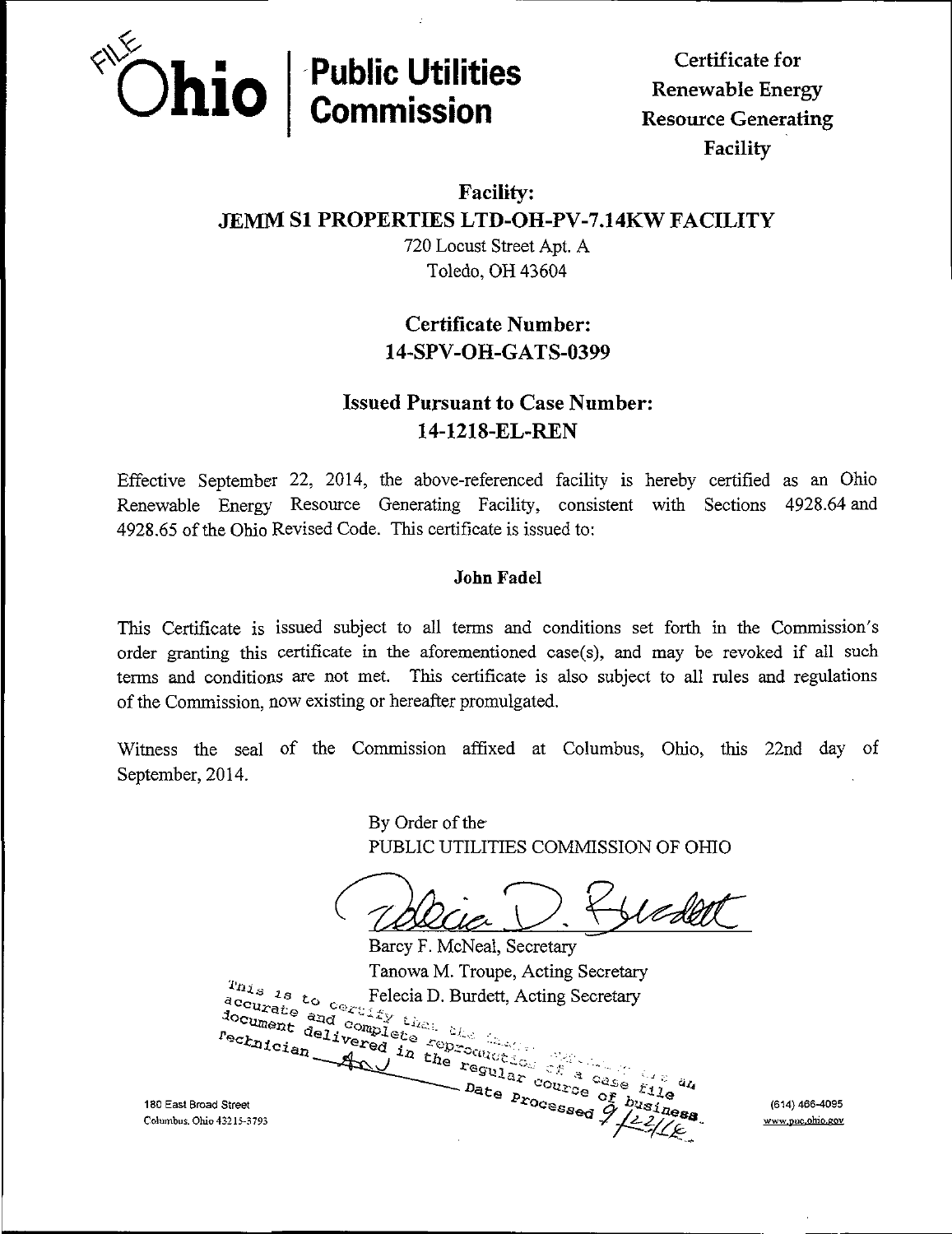# Automatic Case Action Form Certification of Renewable Energy Resource Generating Facility

Issued Certificate Number: 14-SPV-OH-GATS-0399

PUCO Case Number: 14-1218-EL-REN

Facilitv Name:

JEMM SI Properties LTD-OH-PV-7.14kW Facility

Facilitv Location:

720 Locust Street Apt. A Toledo, OH 43604

#### Effective Date of Certificate / Date Commission Order Signed:

September 22,2014

#### Issued To:

John Fadel

### Send To:

John, Fadel

JEMM SI Properties LTD 818 Hanover Road Mayfield Village, OH 44040